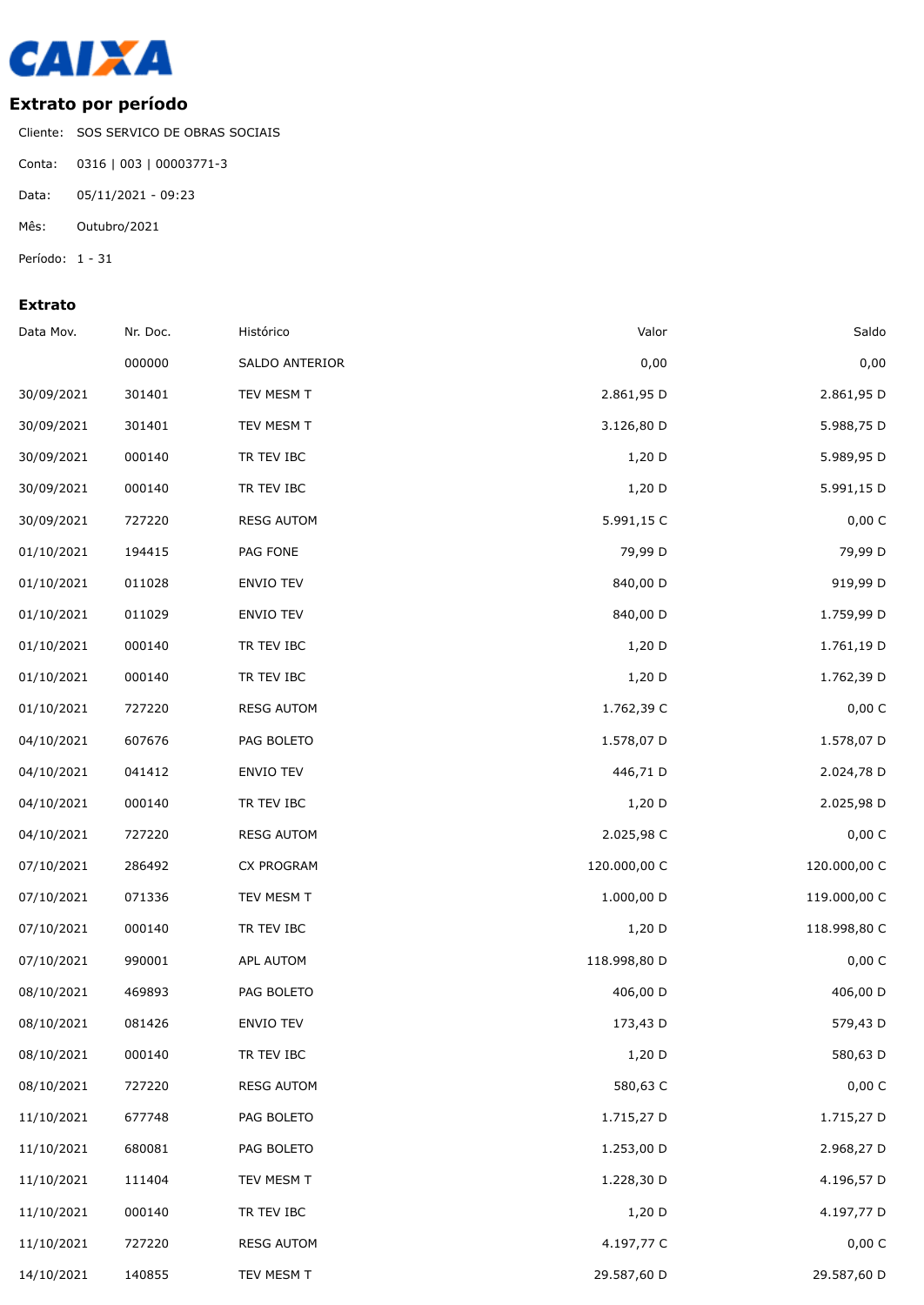| 14/10/2021 | 000140 | TR TEV IBC        | 1,20 D      | 29.588,80 D |
|------------|--------|-------------------|-------------|-------------|
| 14/10/2021 | 727220 | <b>RESG AUTOM</b> | 29.588,80 C | 0,00 C      |
| 15/10/2021 | 093492 | PAG BOLETO        | 877,25 D    | 877,25 D    |
| 15/10/2021 | 150919 | TEV MESM T        | 4.950,00 D  | 5.827,25 D  |
| 15/10/2021 | 150919 | TEV MESM T        | 6.440,03 D  | 12.267,28 D |
| 15/10/2021 | 150919 | ENVIO TEV         | 369,27 D    | 12.636,55 D |
| 15/10/2021 | 151049 | TEV MESM T        | 4.950,00 D  | 17.586,55 D |
| 15/10/2021 | 151216 | TEV MESM T        | 375,00 D    | 17.961,55 D |
| 15/10/2021 | 000140 | TR TEV IBC        | 1,20 D      | 17.962,75 D |
| 15/10/2021 | 000140 | TR TEV IBC        | 1,20 D      | 17.963,95 D |
| 15/10/2021 | 000140 | TR TEV IBC        | 1,20 D      | 17.965,15 D |
| 15/10/2021 | 000140 | TR TEV IBC        | 1,20 D      | 17.966,35 D |
| 15/10/2021 | 000140 | TR TEV IBC        | 1,20 D      | 17.967,55 D |
| 15/10/2021 | 727220 | <b>RESG AUTOM</b> | 17.967,55 C | 0,00 C      |
| 18/10/2021 | 181419 | CRED TEV          | 1.415,59 C  | 1.415,59 C  |
| 18/10/2021 | 096983 | PAG BOLETO        | 1.615,80 D  | 200,21 D    |
| 18/10/2021 | 943100 | PAG FONE          | 90,00 D     | 290,21 D    |
| 18/10/2021 | 943676 | PAG FONE          | 119,97 D    | 410,18 D    |
| 18/10/2021 | 727220 | <b>RESG AUTOM</b> | 410,18 C    | 0,00 C      |
| 19/10/2021 | 191146 | ENVIO TEV         | 1.300,00 D  | 1.300,00 D  |
| 19/10/2021 | 000140 | TR TEV IBC        | $1,20$ D    | 1.301,20 D  |
| 19/10/2021 | 727220 | <b>RESG AUTOM</b> | 1.301,20 C  | 0,00 C      |
| 20/10/2021 | 087681 | PAG BOLETO        | 419,90 D    | 419,90 D    |
| 20/10/2021 | 200908 | TEV MESM T        | 480,00 D    | 899,90 D    |
| 20/10/2021 | 000140 | TR TEV IBC        | 1,20 D      | 901,10 D    |
| 20/10/2021 | 727220 | <b>RESG AUTOM</b> | 901,10 C    | 0,00 C      |
| 21/10/2021 | 211028 | CRED TEV          | 110,20 C    | 110,20 C    |
| 21/10/2021 | 000020 | MANUT CAD         | 36,50 D     | 73,70 C     |
| 21/10/2021 | 990001 | APL AUTOM         | 73,70 D     | 0,00 C      |
| 22/10/2021 | 093681 | PAG BOLETO        | 301,20 D    | 301,20 D    |
| 22/10/2021 | 727220 | <b>RESG AUTOM</b> | 301,20 C    | 0,00 C      |
| 25/10/2021 | 002770 | TEV MESM T        | 65,40 D     | 65,40 D     |
| 25/10/2021 | 002771 | TEV MESM T        | 199,50 D    | 264,90 D    |
| 25/10/2021 | 002772 | TEV MESM T        | 78,00 D     | 342,90 D    |
| 25/10/2021 | 006385 | TEV MESM T        | 800,00 D    | 1.142,90 D  |
| 25/10/2021 | 006386 | TEV MESM T        | 580,00 D    | 1.722,90 D  |
| 25/10/2021 | 000000 | MANUT CTA         | 49,00 D     | 1.771,90 D  |
| 25/10/2021 | 000140 | TR TEV IBC        | $1,20$ D    | 1.773,10 D  |
| 25/10/2021 | 000140 | TR TEV IBC        | $1,20$ D    | 1.774,30 D  |
| 25/10/2021 | 000140 | TR TEV IBC        | 1,20 D      | 1.775,50 D  |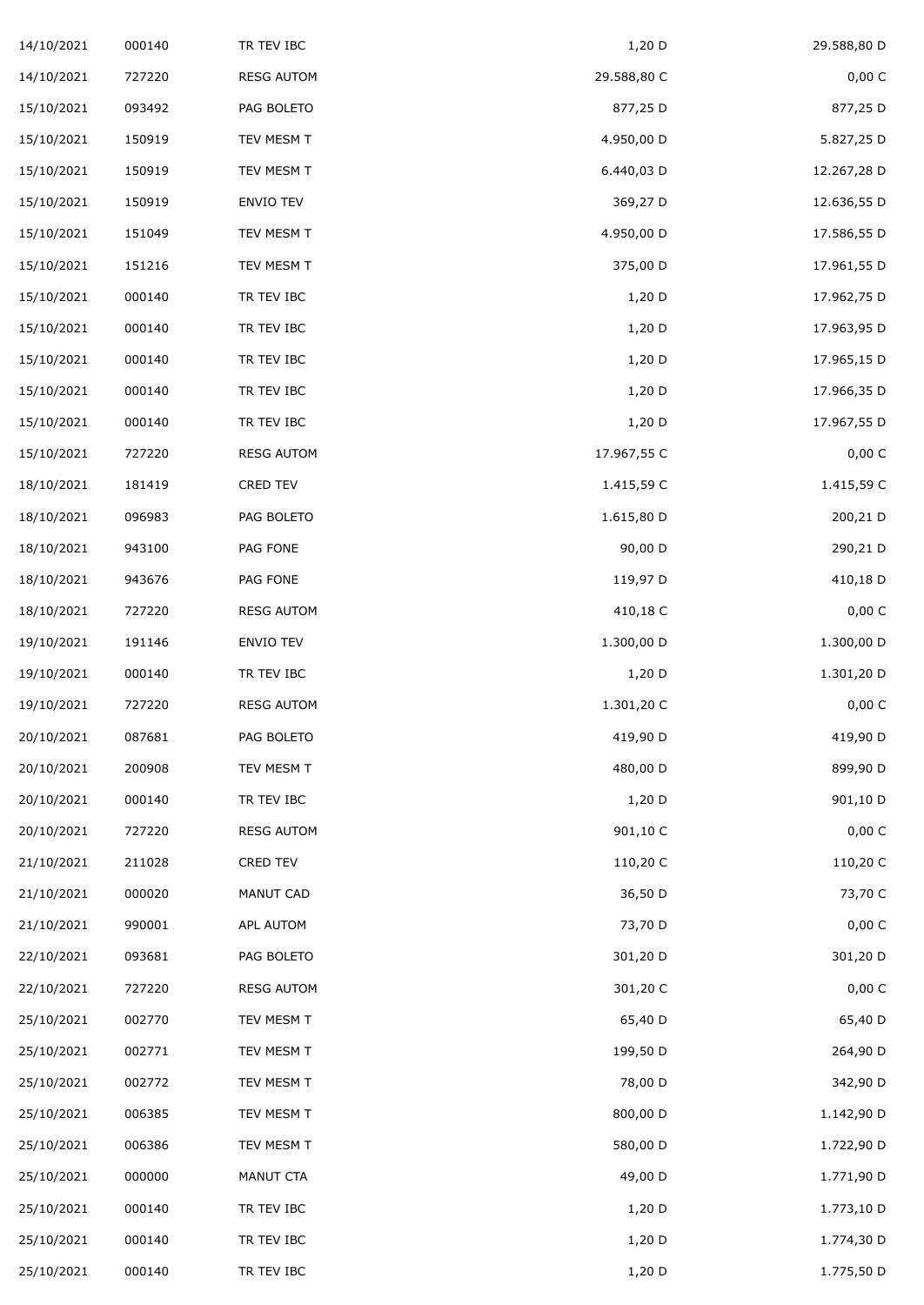| 25/10/2021 | 000140 | TR TEV IBC        | 1,20 D     | 1.776,70 D  |
|------------|--------|-------------------|------------|-------------|
| 25/10/2021 | 000140 | TR TEV IBC        | 1,20 D     | 1.777,90 D  |
| 25/10/2021 | 727220 | <b>RESG AUTOM</b> | 1.777,90 C | 0,00 C      |
| 27/10/2021 | 089020 | PAG BOLETO        | 691,96 D   | 691,96 D    |
| 27/10/2021 | 727220 | <b>RESG AUTOM</b> | 691,96 C   | 0,00 C      |
| 28/10/2021 | 002549 | TEV MESM T        | 1.280,45 D | 1.280,45 D  |
| 28/10/2021 | 002551 | TEV MESM T        | 3.081,80 D | 4.362,25 D  |
| 28/10/2021 | 002554 | TEV MESM T        | 1.051,03 D | 5.413,28 D  |
| 28/10/2021 | 002555 | TEV MESM T        | 1.740,25 D | 7.153,53 D  |
| 28/10/2021 | 002556 | TEV MESM T        | 1.613,77 D | 8.767,30 D  |
| 28/10/2021 | 002560 | TEV MESM T        | 2.294,50 D | 11.061,80 D |
| 28/10/2021 | 002564 | TEV MESM T        | 1.302,79 D | 12.364,59 D |
| 28/10/2021 | 002566 | TEV MESM T        | 1.748,81 D | 14.113,40 D |
| 28/10/2021 | 002567 | TEV MESM T        | 3.248,04 D | 17.361,44 D |
| 28/10/2021 | 002568 | TEV MESM T        | 1.188,60 D | 18.550,04 D |
| 28/10/2021 | 002569 | TEV MESM T        | 1.429,31 D | 19.979,35 D |
| 28/10/2021 | 002570 | TEV MESM T        | 1.055,00 D | 21.034,35 D |
| 28/10/2021 | 002571 | TEV MESM T        | 1.716,47 D | 22.750,82 D |
| 28/10/2021 | 002576 | TEV MESM T        | 928,22 D   | 23.679,04 D |
| 28/10/2021 | 002577 | TEV MESM T        | 1.408,59 D | 25.087,63 D |
| 28/10/2021 | 002578 | TEV MESM T        | 1.962,74 D | 27.050,37 D |
| 28/10/2021 | 002579 | TEV MESM T        | 1.151,80 D | 28.202,17 D |
| 28/10/2021 | 002580 | TEV MESM T        | 1.974,74 D | 30.176,91 D |
| 28/10/2021 | 002581 | TEV MESM T        | 1.818,58 D | 31.995,49 D |
| 28/10/2021 | 002582 | TEV MESM T        | 2.948,87 D | 34.944,36 D |
| 28/10/2021 | 002583 | TEV MESM T        | 1.053,09 D | 35.997,45 D |
| 28/10/2021 | 002584 | TEV MESM T        | 4.771,16 D | 40.768,61 D |
| 28/10/2021 | 002585 | TEV MESM T        | 230,69 D   | 40.999,30 D |
| 28/10/2021 | 002586 | TEV MESM T        | 327,52 D   | 41.326,82 D |
| 28/10/2021 | 002587 | TEV MESM T        | 1.651,69 D | 42.978,51 D |
| 28/10/2021 | 002588 | TEV MESM T        | 1.142,17 D | 44.120,68 D |
| 28/10/2021 | 002589 | TEV MESM T        | 878,02 D   | 44.998,70 D |
| 28/10/2021 | 002590 | TEV MESM T        | 1.705,57 D | 46.704,27 D |
| 28/10/2021 | 002591 | TEV MESM T        | 1.386,58 D | 48.090,85 D |
| 28/10/2021 | 002625 | TEV MESM T        | 1.346,15 D | 49.437,00 D |
| 28/10/2021 | 002626 | TEV MESM T        | 1.246,86 D | 50.683,86 D |
| 28/10/2021 | 002627 | TEV MESM T        | 3.624,04 D | 54.307,90 D |
| 28/10/2021 | 280837 | ENVIO PIX         | 262,00 D   | 54.569,90 D |
| 28/10/2021 | 000140 | TR TEV IBC        | $1,20$ D   | 54.571,10 D |
| 28/10/2021 | 000140 | TR TEV IBC        | 1,20 D     | 54.572,30 D |